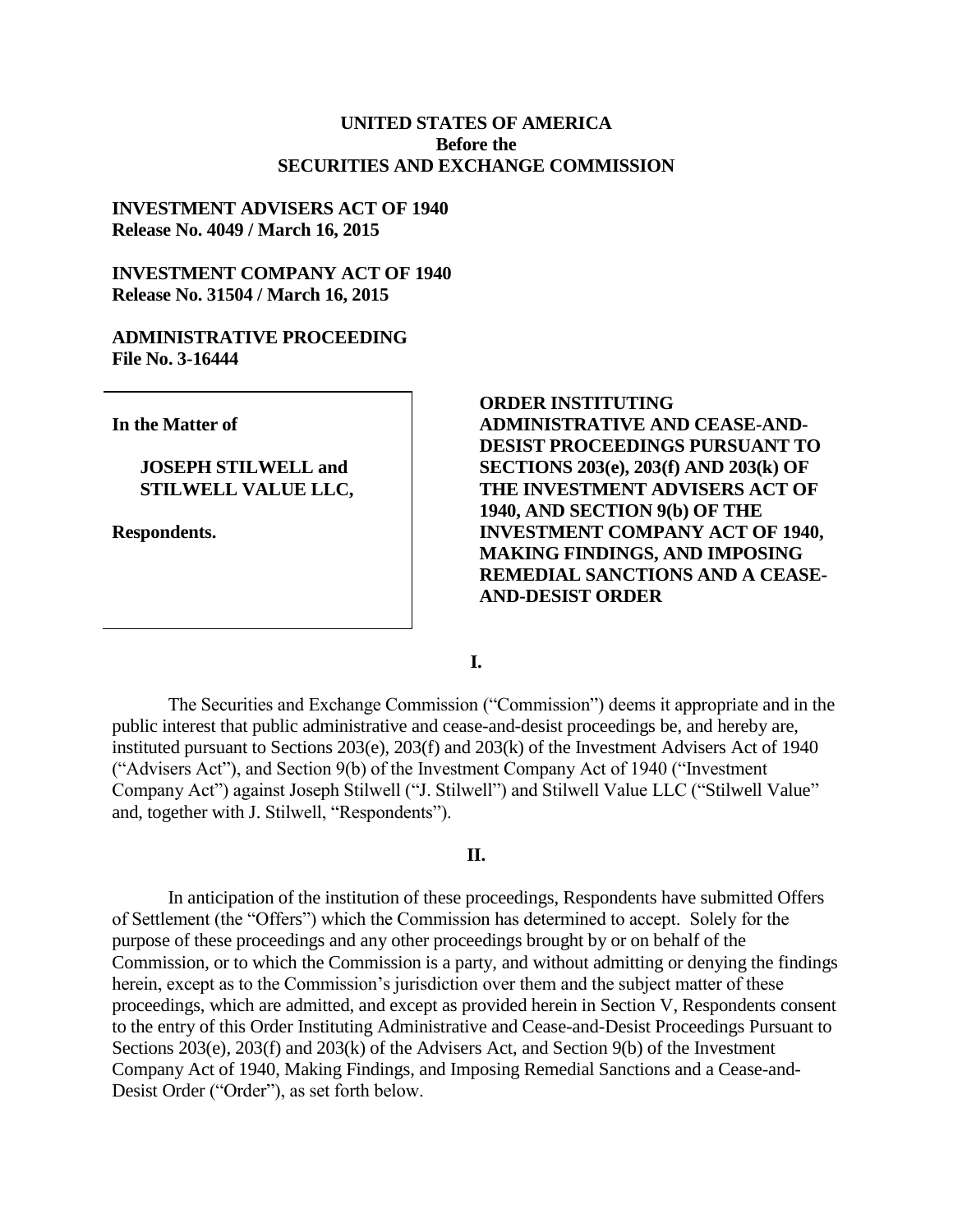#### **III.**

On the basis of this Order and Respondents' Offers, the Commission finds that:

#### **Summary**

1. These proceedings arise out of the failure of an investment adviser and its principal to adequately disclose conflicts of interest presented by inter-fund loans made between certain private funds (the "Stilwell Funds" or the "Funds") managed by the adviser and principal. From at least 2003 to 2013, Respondents directed certain Stilwell Funds to make a series of loans totaling approximately \$20 million to other Stilwell Funds to help finance significant aspects of the borrowing Funds' investment strategies, e.g., to purchase securities and repay margin. All of the loans were repaid; however, Respondents did not adequately disclose to client Funds or to the investors in the Funds the existence and terms of the loans, as well as the conflicts of interest arising from such loans.

### **Respondents**

2. **J. Stilwell**, age 53 and a resident of New York, New York, is the principal, owner and Managing Member of Stilwell Value, which J. Stilwell founded in 1993. J. Stilwell owns approximately 99% of Stilwell Value.

3. **Stilwell Value** is an investment adviser with its principal place of business in New York, New York. Stilwell Value registered with the Commission as an investment adviser in March 2012.

#### **Other Entities**

4. **The Stilwell Funds** are Delaware limited partnerships and private funds. The Stilwell Funds are Stilwell Associates, L.P. ("Associates"), Stilwell Partners, L.P. ("Partners"), Stilwell Value Partners I, L.P. ("SVP-I"), Stilwell Value Partners II, L.P. ("SVP-II"), Stilwell Value Partners III, L.P. ("SVP-III"), Stilwell Value Partners IV, L.P. ("SVP-IV"), Stilwell Value Partners V, L.P. ("SVP-V") and Stilwell Value Partners VI, L.P. ("SVP-VI", and together with SVP-I, SVP-II, SVP-III, SVP-IV and SVP-V, the "Value Partnerships"). At all relevant times, J. Stilwell was the general partner of Partners, while Stilwell Value was the general partner of Associates and the Value Partnerships.

#### **Background**

5. The Stilwell Funds' offering memoranda and limited partnership agreements did not provide expressly that the Funds would make inter-Fund loans, nor did they describe the potential or actual conflicts of interest associated with such loans. Respondents J. Stilwell and Stilwell Value were responsible for the Funds' investment decisions and for administering the affairs of the Funds, including whether and how to make disclosures (including the Funds' financial statements) to investors. In addition, at all relevant times until approximately September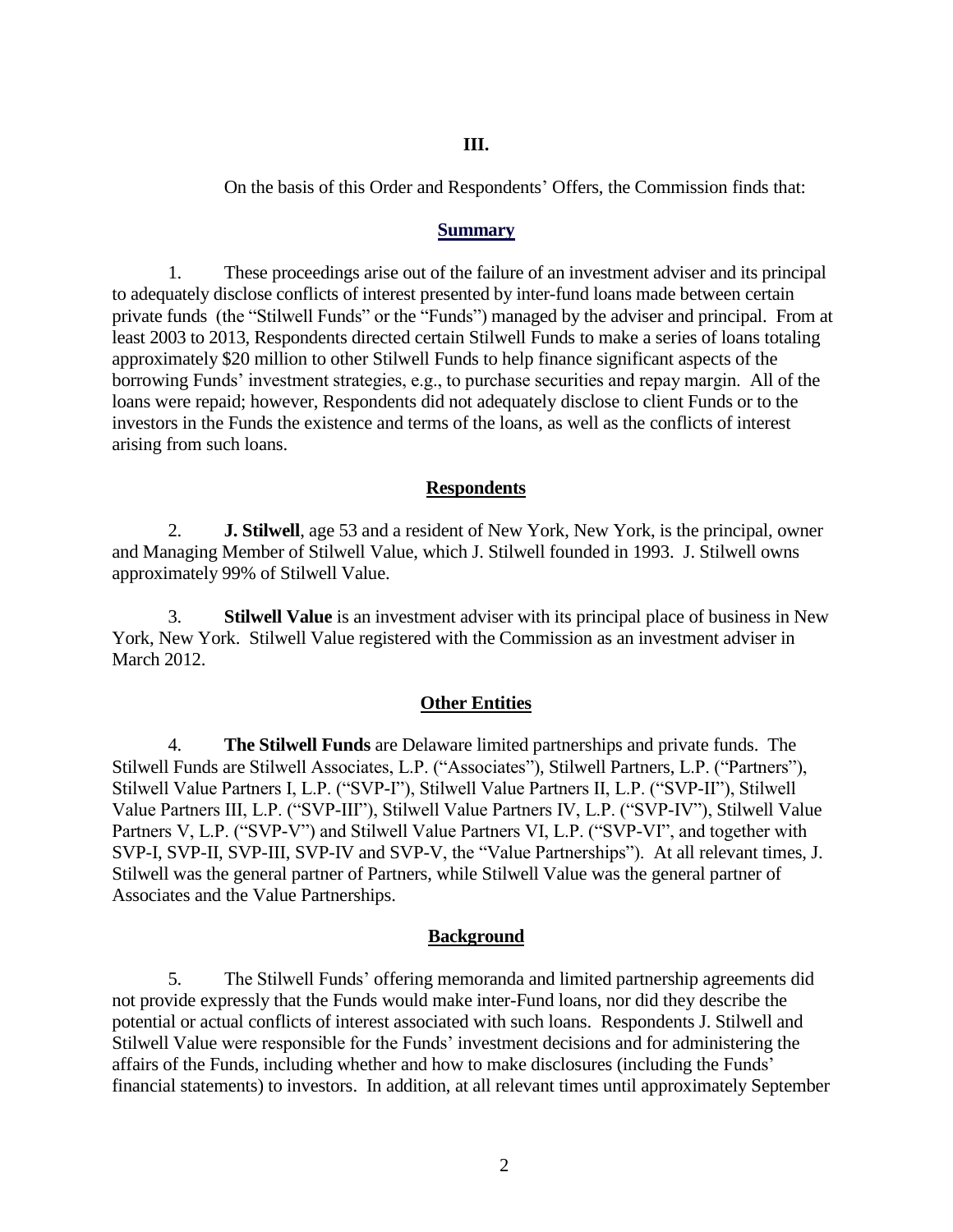2012, J. Stilwell had sole signatory authority over all of the Stilwell Funds' bank and brokerage accounts.

6. At all relevant times, Respondents were responsible for preparing, authorizing, and disseminating the Stilwell Funds' audited financial statements. The statements for a given year were finalized in approximately the summer of the following year. From 2004, the Value Partnerships' annual financial statements were audited by the Funds' auditor ("First Auditor"). Between fiscal years 2010 and 2011, Respondents transitioned the Funds' audits to a new auditor (the "Second Auditor"). The Funds' audited financial statements state that Stilwell Value (or, in the case of Stilwell Partners, J. Stilwell) is responsible for the content of the audited financial statements.

7. Certain of the Funds' offering documents stated that "investors in the Partnership will receive an annual financial statement compiled by the Partnership's accountants." However, prior to at least October 2012, Respondents did not send the Stilwell Funds' audited financial statements to investors as a matter of course. Rather, Respondents provided the Funds' audited financials to investors only upon request, however, very few of the Stilwell Funds' investors actually requested audited financial statements.

# **The Undocumented Loans**

8. From at least 2003 through mid-2010, on at least eight occasions, Respondents caused certain Stilwell Funds—including Associates, Partners, SVP-II, and SVP-VI—to lend or transfer more than \$11 million to certain other Stilwell Funds. The borrower Funds used these proceeds to, among other things, acquire securities.

9. While these loans were generally of a relatively short duration—lasting from a period of days to six months—none were documented and no terms (such as interest or maturity) were established at the time they were made. Instead, Respondents directed the borrower Fund to repay each loan and determined the interest rate after the fact and at Respondents' discretion.

10. These loans presented potential or actual conflicts of interest because Respondents were solely responsible for (a) directing the lender Funds to make the loans, (b) determining their terms, and (c) determining when and whether the borrower Funds repaid those loans. Moreover, because there was no documentation concerning the loans, the lender Funds were exposed to the risk that they would have no recourse should the borrower Funds default. Nonetheless, with one exception, no disclosure was ever made to the Funds (e.g., to an independent representative of the fund) or the Funds' investors concerning these inter-Fund loans or the conflicts of interest arising from them.

11. The only disclosure concerning the undocumented loans concerned a \$2 million loan from Partners to SVP-IV, which occurred in November 2006 and was repaid with interest in March 2007. That loan was disclosed in Partners' 2006 audited financial statements, which were finalized in July 2007. However, this disclosure was inadequate because (a) few of Partners' investors actually received the audited financial statements, which Respondents knew; and (b) the loan had been made eight months before the disclosures in the financial statements. Thus,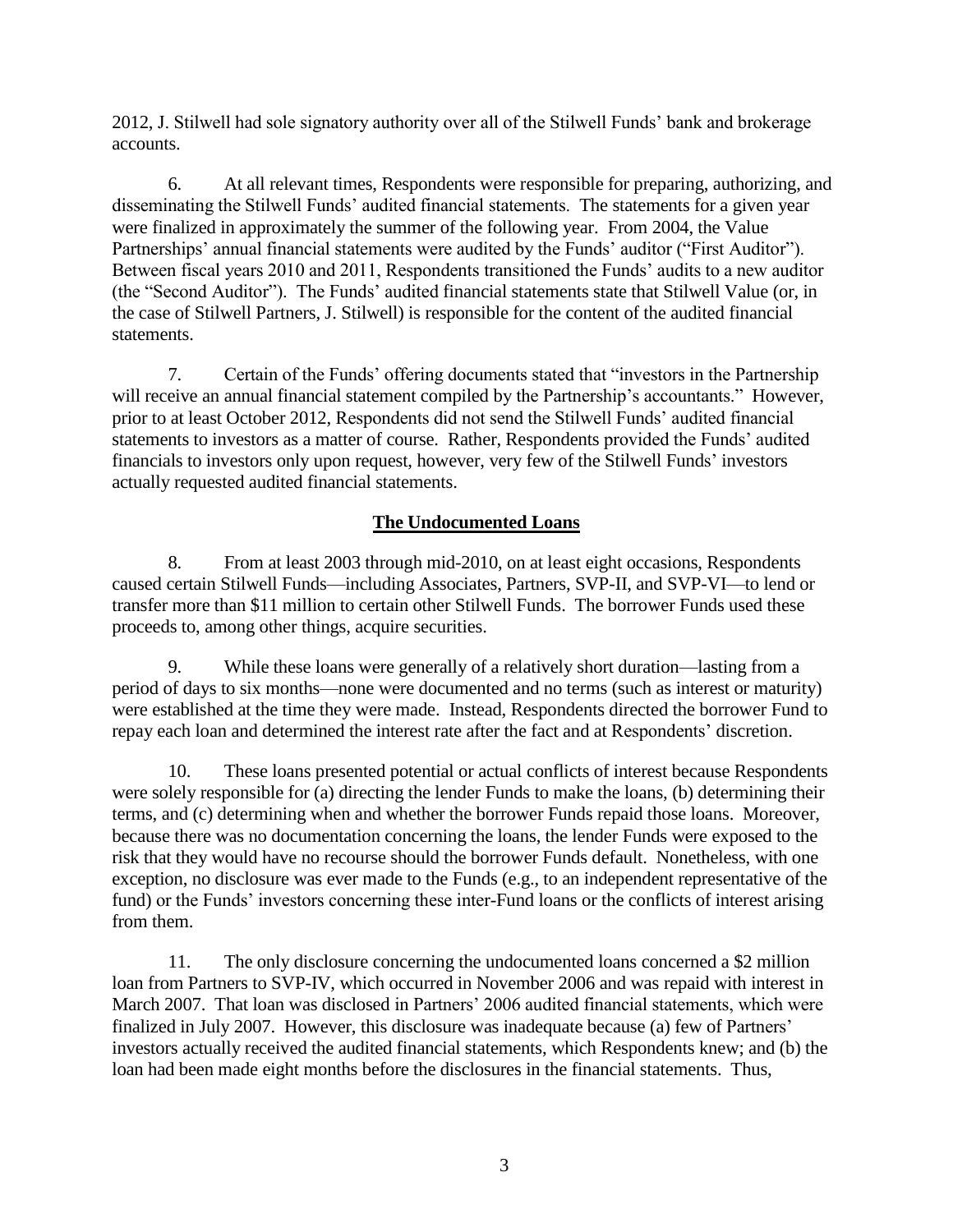investors (even those who requested and received the financial statements) were not informed of the conflicts at the time they arose.

# **The Public Company Loans**

12. Starting in 2008, Respondents—acting for J. Stilwell's own account and through SVP-III and Associates—began accumulating stock in a public company ("Public Company") to gain influence over the company's management. By the end of 2008, SVP-III held more than 5% of the Public Company's common stock and Respondents, through all of their holdings, held nearly 10% of the Public Company's common stock. In addition, by April 2009, J. Stilwell personally held over \$1 million worth of Public Company stock.

13. By 2009, Public Company stock comprised virtually the entirety of SVP-III's assets. SVP-III was, thus, unable to generate liquidity without selling its Public Company holdings, something that Respondents did not want to do because they believed that doing so would have caused losses for SVP-III's investors and jeopardized Respondents' ability to maintain an influential position in the Public Company.

14. However, in 2008 and 2009, SVP-III needed cash in order (a) to acquire or maintain its position in Public Company stock; (b) to repay margin loans it had taken to acquire Public Company stock; and (c) to repay a prior loan from Associates (a fund in which J. Stilwell owned an approximate 24% interest). Respondents, therefore, directed Associates, SVP-I, and SVP-IV to make a series of loans totaling approximately \$7.8 million to SVP-III from late 2008 through 2009. When SVP-III was unable to pay interest or principal on these loans, Respondents either directed SVP-III to borrow from other Stilwell Funds or allowed SVP-III to default, without adequately disclosing these borrowing arrangements, the defaults, or Respondent J. Stilwell's personal interest in the transactions to the Funds or the Funds' investors.

15. Certain of the Funds' audited financial statements contained limited disclosures, described below, which were drafted by Stilwell Value's outside accountant (the "Accountant") and reviewed by J. Stilwell. However, those disclosures were inadequate to inform the Funds or the Funds' investors of the conflicts of interest posed by the Public Company loans.

# **November 2008: SVP-IV Lends \$1.2 Million to SVP-III**

16. From November 6 - 21, 2008, Respondents directed SVP-IV to lend \$1.2 million to SVP-III. SVP-III used that money to buy Public Company stock and/or to repay a margin loan from a broker, which also had been used to acquire Public Company stock. SVP-IV's \$1.2 million loan was undocumented. Because no promissory note, guarantee or collateral agreement was ever executed for this loan, SVP-IV was exposed to the risk that it would have no recourse should SVP-III default. No disclosures were made to the investors or the SVP-IV concerning this loan. On December 31, 2008, Respondents directed SVP-III to repay the \$1.2 million loan, along with \$10,225 in interest. SVP-III repaid the \$1.2 million to SVP-IV by borrowing on margin from one of its prime brokers. The \$1.2 million loan represented over 7.5% of SVP-IV's total assets.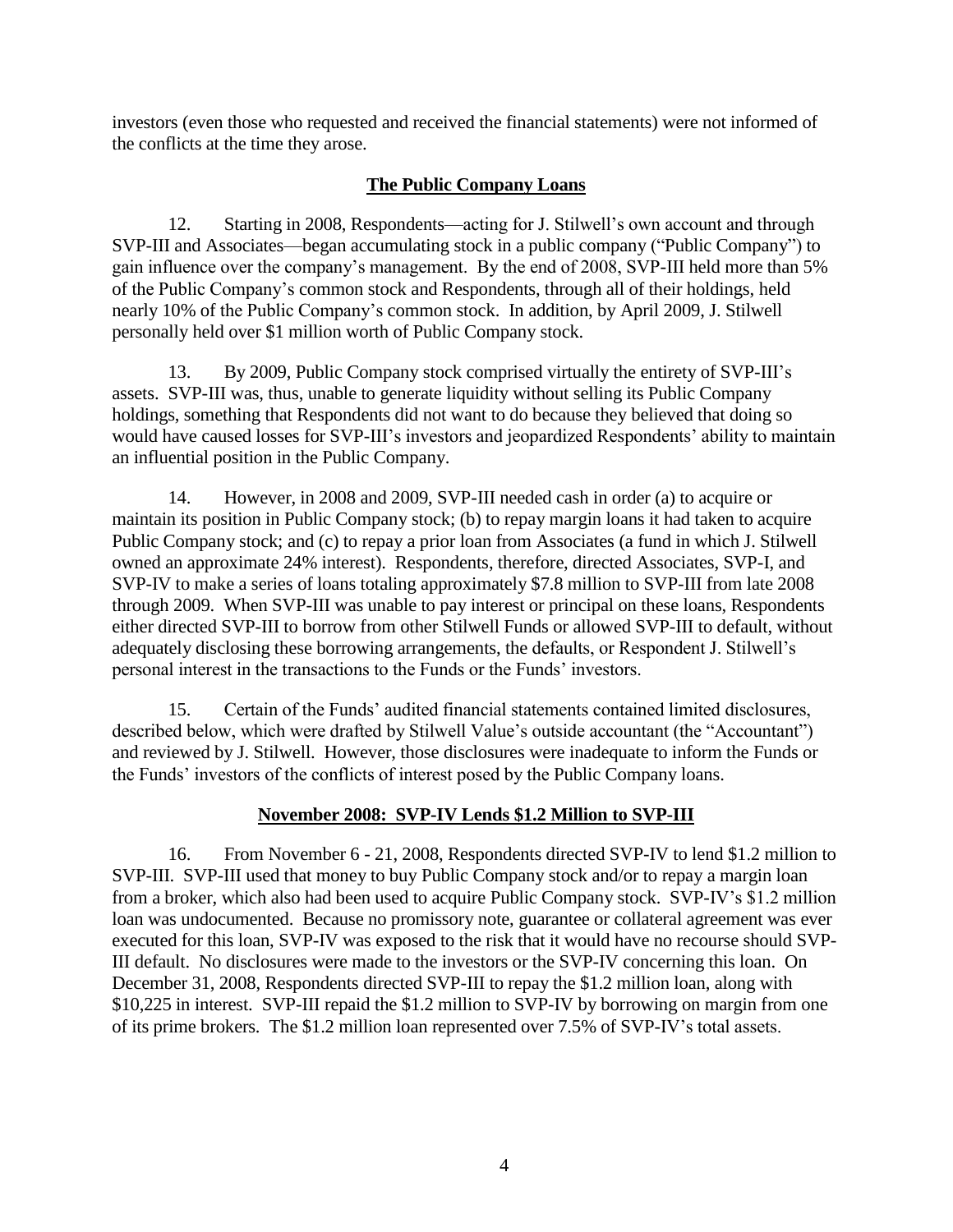## **January 29, 2009: Associates Lends \$3 Million to SVP-III**

17. By December 31, 2008, SVP-III had an outstanding margin loan from its prime broker of approximately \$3 million, comprised of the \$1.2 million used to repay SVP-IV and additional purchases of Public Company stock.

18. On January 29, 2009, Respondents caused Associates to lend \$3 million to SVP-III in order to repay this loan without having to liquidate any of its Public Company holdings. This loan and the \$1.2 million loan discussed above allowed Respondents (a) to avoid selling any of SVP-III's Public Company holdings to repay the margin loan; and (b) to purchase additional Public Company shares. Respondents did not contemporaneously document this loan, determine its terms, or disclose it to Associates' investors or Associates itself.

19. In connection with the audit for the year ended December 31, 2008, in approximately June 2009, Respondents directed their regular outside counsel (the "Attorney") to prepare a promissory note to memorialize the loan. In approximately July 2009, J. Stilwell signed a promissory note prepared by the Attorney and dated January 29, 2009. Per the terms of that note:

- a. The loan had no fixed maturity date; rather, Respondents had discretion to determine when to require SVP-III to repay the loan to Associates;
- b. SVP-III was to pay interest of 6% annually; and
- c. The failure of SVP-III timely to pay interest constituted an "Event of Default," rendering all outstanding principal and interest immediately due.

20. At approximately the same time, J. Stilwell also signed a personal guarantee for the loan, by which he unconditionally guaranteed to the lender Fund the payment of principal and interest on the promissory note, in accordance with its terms.

21. This loan, as with the prior inter-Fund loans, presented conflicts of interest because (a) Respondents, as both Funds' advisers, had potentially differing interests in determining when to repay the loan; and (b) J. Stilwell had an incentive not to exercise the personal guarantee. In addition, this loan presented a conflict of interest because J. Stilwell personally owned Public Company stock and served on the Public Company's board of directors. Respondents did not seek or obtain advice from the Attorney concerning their obligations to disclose the inter-Fund loans or conflicts of interest to investors or the Funds.

22. On or about July 23, 2009, Associates' 2008 audited financial statements were finalized. Those statements disclosed that Associates had loaned \$3,000,000 to SVP-III in February 2009 with a 6% annual interest rate, that Associates and the borrower Fund were both part of a joint filing group attempting to influence the Public Company and that J. Stilwell had personally guaranteed the loan.

23. Respondents did not issue the 2008 audited financial statements for Associates until seven months after Respondents had made the loan. In addition, few of the investors actually received the audited financial statements, as Respondents knew.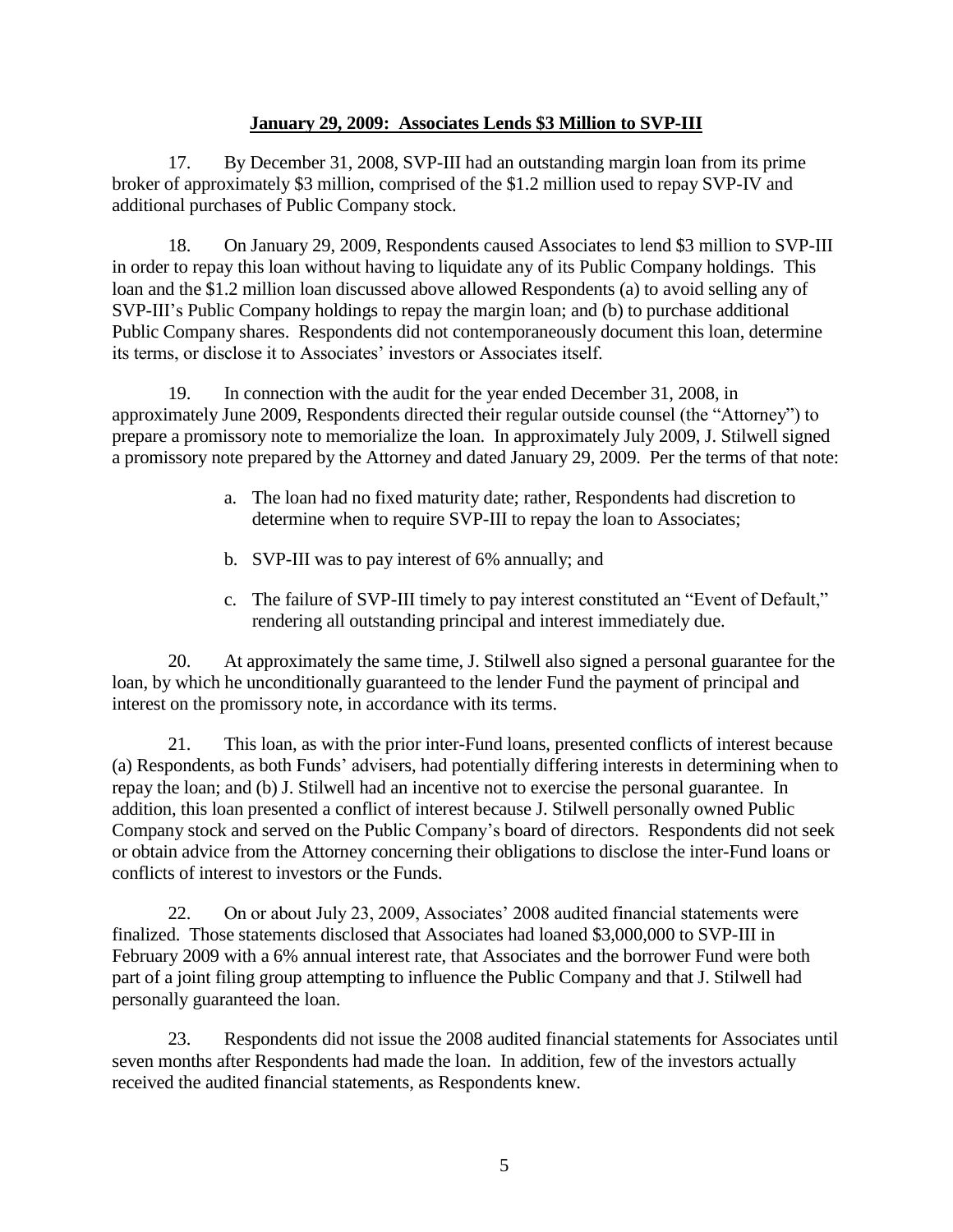### **September 2009: SVP-I Lends \$3.125 Million to SVP-III November 2009: SVP-IV Lends \$500,000 to SVP-III**

24. In September 2009, Respondents caused SVP-I to repay (indirectly) SVP-III's \$3 million debt to Associates. Specifically, on September 11, 2009, Respondents directed SVP-I to lend \$3,125,000 to SVP-III and, then, directed SVP-III to use this money to repay the loan to Associates, along with \$111,452 in interest.

25. In November 2009, Respondents then caused SVP-IV to lend \$500,000 to SVP-III. SVP-III used this money to repay part of its \$3.125 million debt to SVP-I. SVP-I, in turn, used the \$500,000 to pay investor redemptions and to pay Stilwell Value an approximately \$85,000 performance fee. These loans represented over 21% of SVP-I's and 4% of SVP-IV's total assets, respectively.

26. Again, these loans presented conflicts of interest, which Respondents failed to disclose to the Funds or to the investors in the Funds. Those conflicts were, as follows:

- a. That SVP-III had virtually no assets other than its Public Company stock and, thus, was unlikely to be able to repay principal or interest in the near future without selling that stock at a loss; and
- b. That in repaying Associates, Respondents paid back a loan to a Fund in which J. Stilwell owned an approximately 24% interest, from a Fund in which he owned virtually no interest.

27. The \$3.625 million SVP-I and SVP-IV loans were documented in summer 2010. In late June 2010, the Attorney drafted new promissory notes and personal guarantees by J. Stilwell concerning the SVP-I and SVP-IV loans. The terms of these loans were essentially identical to the Associates' loan described above. The promissory notes and guarantees, signed by J. Stilwell in approximately June 2010, provided that (a) SVP-III owed interest payments to SVP-I and SVP-IV annually on September 11 and November 2, respectively; and (b) that the failure by SVP-III to make any payments when due constituted an "Event of Default," rendering all outstanding principal and interest immediately due and triggering J. Stilwell's personal guarantees in the event that SVP-III could not pay.

28. SVP-I's 2009 audited financial statements were finalized on or about July 15, 2010. That document contained the following concerning the loans:

> The Partnership loaned \$3,125,000 in 2009 to [SVP-III]. The General Partner of [SVP-III] is Stilwell Value LLC. The loan provides for interest at 4% per annum and is personally guaranteed by Joseph Stilwell (managing member of Stilwell Value LLC). [SVP-III] repaid in 2009 \$497,056 of the loan to [SVP-I] which was received with interest at 4% in the amount of \$2,944.

29. SVP-IV's audited financial statements, also dated July 15, 2010, contained substantially similar disclosure concerning its loan to SVP-III.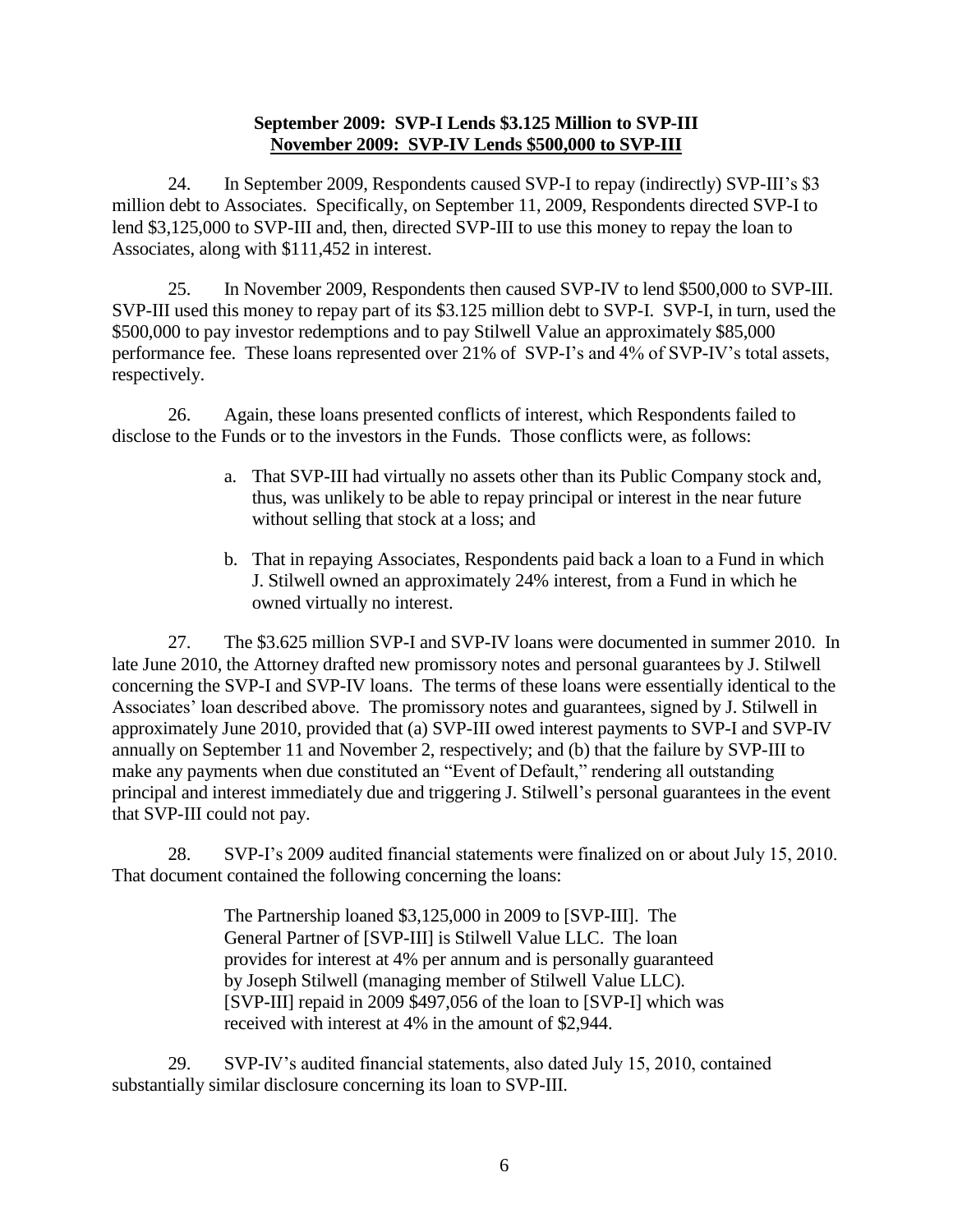30. Few of the Funds' investors received the 2009 audited financial statements for SVP-I and SVP-IV, as Respondents knew.

31. SVP-III's 2009 financial statements (dated July15, 2010) contained the following disclosures concerning the loans:

> [SVP-III] received loans during 2009 totaling \$6,625,000 from [Associates], [SVP-I], and [SVP-IV]. The general partner of [Associates], [SVP-I], and [SVP-IV] is Stilwell Value LLC. [Associates], [SVP-I], [SVP-IV], and [SVP-III] are part of a joint filing group attempting to influence [Public Company]. The loans provide for interest at 4% and 6% per annum, respectively, and are personally guaranteed by Joseph Stilwell (managing member of Stilwell Value LLC). The loans repaid in 2009 totaled \$3,497,056, which were paid with interest at 4% and 6% in the amount of \$114,396.

32. Few of the investors received the 2009 financial statements, as Resondents knew.

# **2010: SVP-III Defaults on its Loans to SVP-I and SVP-IV**

33. SVP-III did not make interest payments to SVP-I and SVP-IV on September 11 and November 2, 2010, respectively, per the terms of the promissory notes. J. Stilwell was, therefore, immediately responsible—under the terms of his guarantees—to repay the loans and interest, which he did not do.

34. In addition, in or about late 2010, the Accountant informed J. Stilwell that interest was due and owing on SVP-III's promissory notes and reminded J. Stilwell that such interest had to be paid annually. J. Stilwell told the Accountant (a) that interest was not being paid because SVP-III did not have sufficient cash; and (b) that to liquidate any Public Company stock would jeopardize the Respondents' ability to maintain an influential position in the Public Company.

35. SVP-I's 2010 audited financial statements, dated July 21, 2011, stated that:

At December 31, 2010, the Partnership had a loan receivable from [SVP-III] in the amount of \$2,627,944. The General Partner of [SVP-III] is Stilwell Value LLC. The loan provides for interest at 4% per annum and is personally guaranteed by Joseph Stilwell (managing member of Stilwell Value LLC). No repayment of principal and interest on the loan was received in 2010.

36. SVP-III's and SVP-IV's 2010 audited financial statements included similar disclosures concerning the outstanding loans. Few of the Funds' investors received the 2010 audited financial statements for SVP-I, SVP-III and SVP-IV, as Respondents knew.

37. The financial statements failed to disclose that: (a) SVP-III had defaulted on the loans; or (b) that J. Stilwell had not exercised his personal guarantees.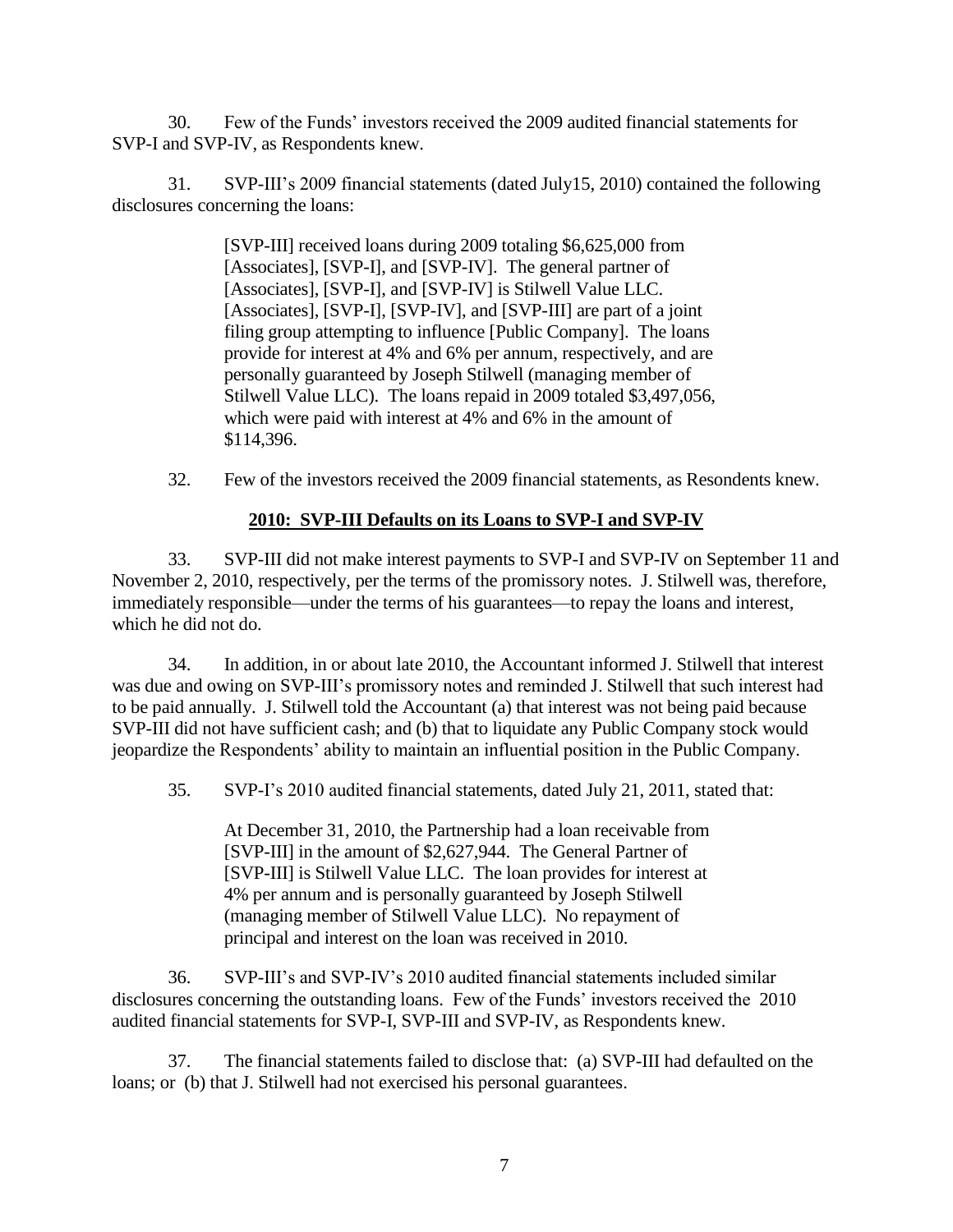### **2011-2012: SVP-III's Defaults Continue**

38. SVP-III again failed to pay interest to SVP-I and SVP-IV when due in both 2011 and 2012. In at least 2011, the Accountant again brought this to J. Stilwell's attention. J. Stilwell again made it clear (a) that SVP-III did not have the cash on hand to pay the interest; and (b) that generating such cash by liquidating Public Company stock would jeopardize the Respondents' ability to maintain an influential position in the Public Company.

39. In addition, during the Stilwell Funds' 2011 audits, the Funds' Second Auditor expressed concern that if SVP-I or SVP-IV called the loans, SVP-III would be unable to repay them. Respondents represented in writing to the Second Auditor that "[t]he loans will not be called and there will be no required repayments of any portion of the loans before January 1, 2013." Respondents never disclosed to their Fund clients or the Funds' investors that they had represented to the Second Auditor that they would not call the loans before 2013.

40. SVP-I's, SVP-III's, and SVP-IV's 2011 and 2012 audited financial statements' discussion of the loans were similar to those made in the 2010 audited financials.

# **Inadequate Disclosures in Monthly Capital Statements Sent to Investor**s

41. The First Auditor sent certain investors, including investors in SVP-I, SVP-III and SVP-IV, a monthly email summarizing the value of their investments in the Stilwell Funds (the "Monthly Account Emails").

42. Starting in or about Spring 2011, the Monthly Account Emails contained the following disclosure concerning SVP-III's holdings of Public Company stock:

> The Partnership's position was purchased with the use of borrowed funds. The value of the partnership's securities is currently below the amount of borrowed funds. Consequently, the value of your investment is currently shown at zero. As a limited partner, you are not liable for any funds other than your investment. The General Partner has guaranteed the borrowings by the Partnership. If the price of the securities held by the Partnership increases above the amount of the borrowings, your limited partnership interest will have a positive value.

43. This statement failed to disclose that (a) the source of the "borrowed funds" was SVP-I and SVP-IV; (b) SVP-III was in default on its loans; and (c) Respondents had not exercised the guarantees.

# **Fees Paid By The Lender Funds**

44. The lender Funds paid management fees to Stilwell Value. The following represents management fees paid by the lender Funds to Stilwell Value, prorated to reflect the percentage of each loan in the respective lender Fund's portfolio and the length of time that loan was outstanding. Partners paid Stilwell Value \$54,360 in management fees in connection with four undocumented loans from 2004 to 2006. SVP-II paid Stilwell Value \$6,266 in management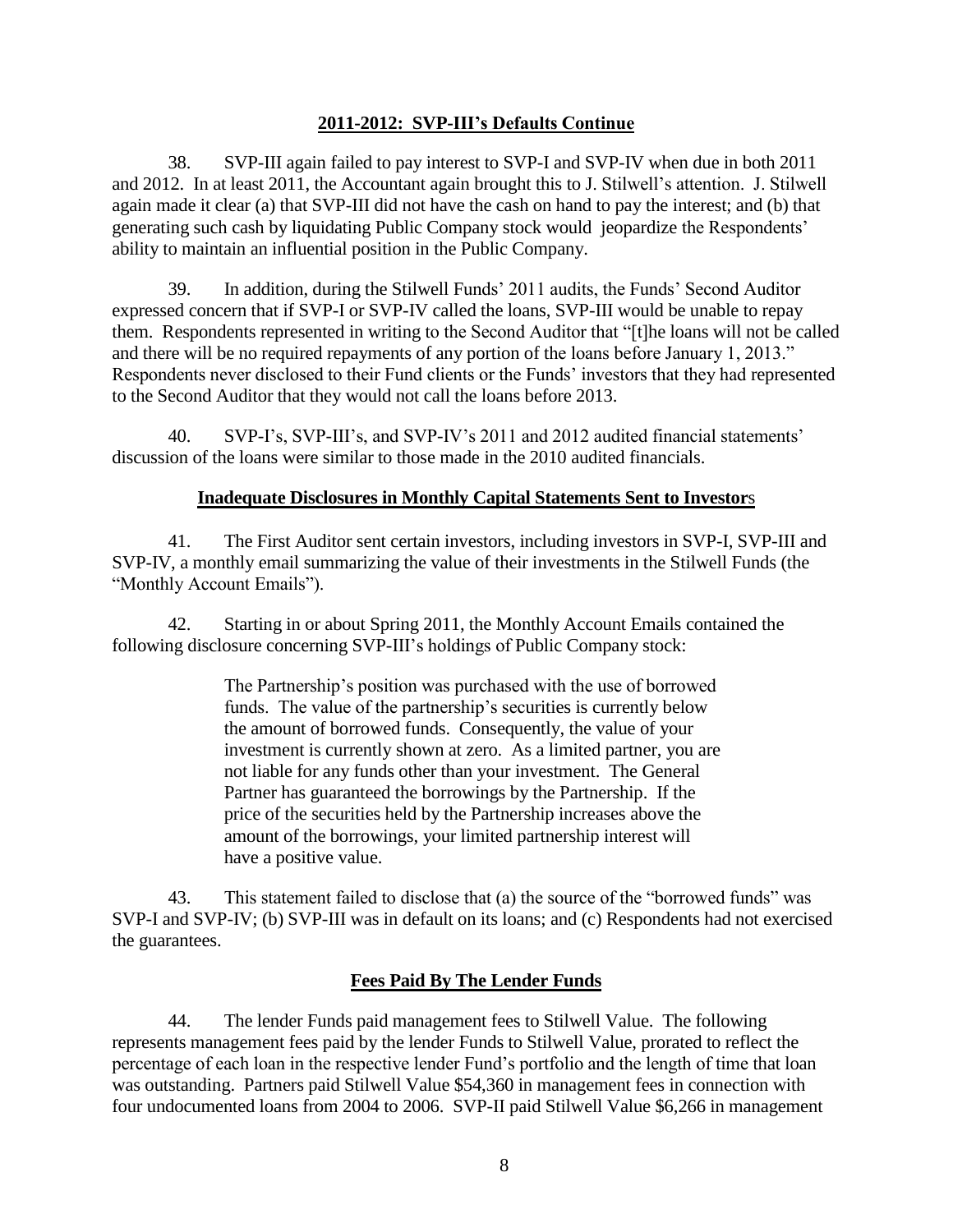fees in connection with one loan in 2003. Associates paid Stilwell Value \$14,303 in management fees in connection with the 2003 loan and two undocumented loans in 2008. SVP-I paid Stilwell Value \$92,848 in management fees in connection with the September 2009 loan to SVP-III. SVP-IV paid Stilwell Value \$25,579 in management fees in connection with the November 2009 loan and the November 2008 loan.

# **Stilwell Value Failed to Adopt and Implement Written Policies and Procedures Reasonably Designed to Prevent Violations of the Advisers Act and the Rules Thereunder**

45. Stilwell Value's compliance manual—which Stilwell Value adopted in or around April 2012—did not contain policies and procedures sufficient to address the compliance risks posed by the inter-Fund loans, including the mitigation of conflicts of interest arising from the loans and disclosure of such conflicts to the Funds and investors. Stilwell Value failed to adopt and implement written policies and procedures reasonably designed to prevent violation of the Advisers Act and the rules thereunder. J. Stilwellreviewed and approved Stilwell Value's written policies and procedures, which, as he knew, were not reasonably designed to prevent violation of the Advisers Act and the rules thereunder.

# **Stilwell Value's Form ADV Disclosures Were Inadequate**

46. In February and December 2012, respectively, Stilwell Value filed two Forms ADV, Part 2A, with the Commission. Respondent J. Stilwell received and reviewed drafts of these documents.

47. Stilwell Value's 2012 Forms ADV stated that:

 $\overline{a}$ 

The Adviser may regularly examine its business activities to identify practices that may cause a conflict of interest between the Adviser and its clients, disclose such conflicts of interest to its clients and ensure that the Adviser always acts in the best interests of its clients.

48. Neither of these filings disclosed Stilwell Value's practice of inter-Fund lending, nor did they disclose the potential or actual conflicts of interest presented by such lending.

# **Violations**

49. As a result of the conduct described above, Respondents will fully violated Section 206(2) of the Advisers Act, which prohibits an investment adviser from, directly or indirectly, engaging in any transaction, practice, or course of business which operates as a fraud or deceit upon any client or prospective client.

50. As a result of the conduct described above, Respondents willfully violated Section 206(4) of the Advisers Act and Rule 206(4)-8 thereunder, which prohibit an investment adviser

<sup>1</sup> A willful violation of the securities laws means merely "that the person charged with the duty knows what he is doing." *Wonsover v. SEC*, 205 F.3d 408, 414 (D.C. Cir. 2000) (quoting *Hughes v. SEC*, 174 F.2d 969, 977 (D.C. Cir. 1949)).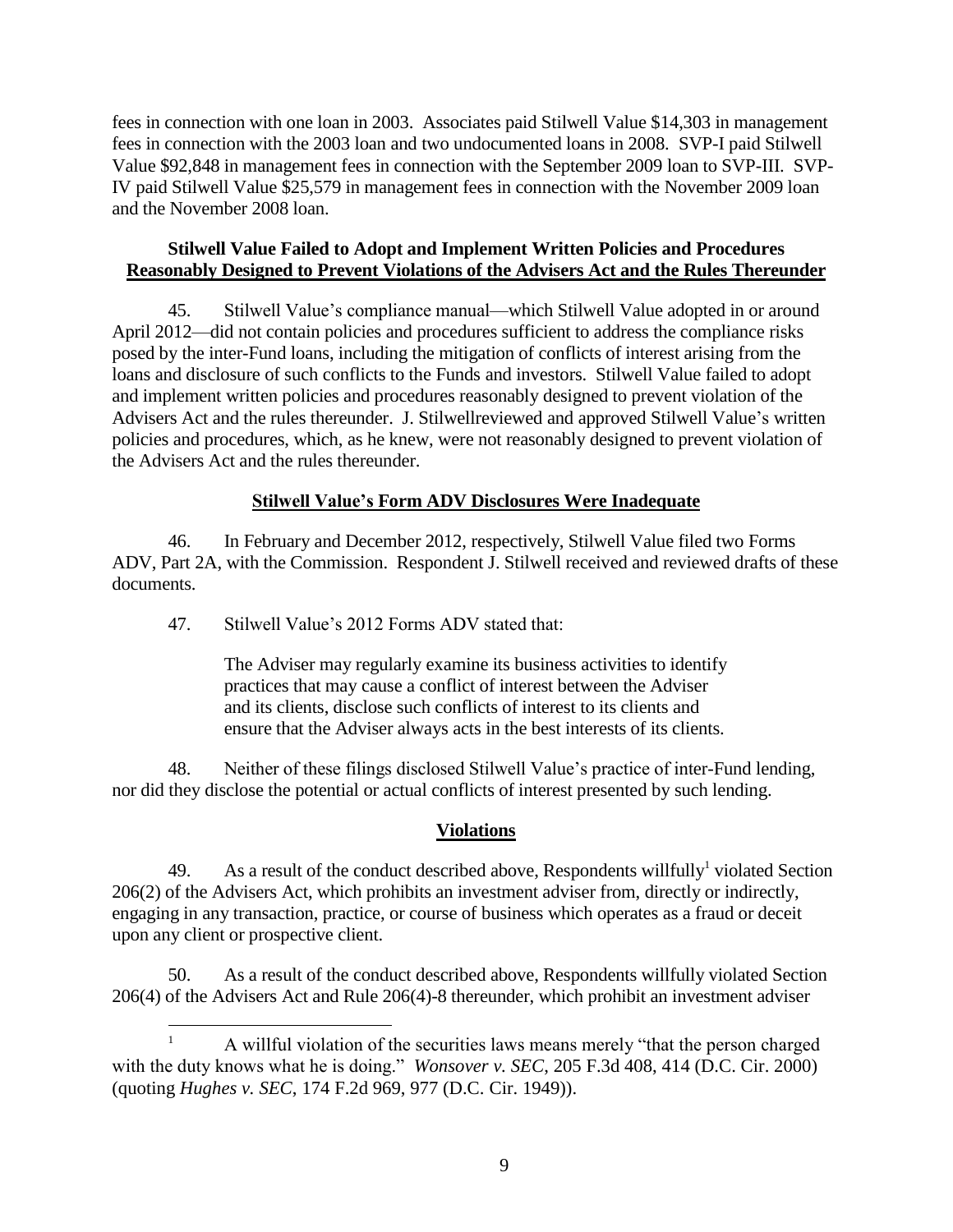from, directly or indirectly, engaging in any act, practice, or course of business which is fraudulent, deceptive, or manipulative; and prohibit any investment adviser to a pooled investment vehicle from making any untrue statement of a material fact or omitting to state a material fact necessary to make the statements made, in the light of the circumstances under which they were made, not misleading, to any investors or prospective investor in the pooled investment vehicle; or otherwise engaging in any act, practice, or course of business that is fraudulent, deceptive, or manipulative with respect to any investor or prospective investor in the pooled investment vehicle.

51. As a result of the conduct described above, Respondent Stilwell Value willfully violated, and Respondent J. Stilwell willfully aided and abetted and caused Stilwell Value's violations of, Section 206(4) of the Advisers Act and Rule 206(4)-7 thereunder, which require investment advisers to adopt and implement written policies and procedures reasonably designed to prevent violation of the Advisers Act and its rules.

52. As a result of the conduct described above, Respondent Stilwell Value willfully violated, and Respondent J. Stilwell willfully aided and abetted and caused Stilwell Value's violations of, Section 207 of the Advisers Act, which makes it "unlawful for any person willfully to make any untrue statement of a material fact in any registration application or report filed with the Commission . . . or willfully to omit to state in any such application or report any material fact which is required to be stated therein."

# **Undertakings**

- 53. Independent Monitor. Respondent Stilwell Value has undertaken:
	- a. to hire at its own expense, within 30 days of the date of entry of the Order, an Independent Monitor ("IM") not unacceptable to the Commission staff and to retain the IM for a period of three years. Stilwell Value shall require the IM to review and assess, on an ongoing basis during the three-year engagement, the adequacy of Stilwell Value's policies, procedures, controls, recordkeeping and systems relating to: (i) cash management functions; (ii) affiliated transactions; (iii) conflicts of interest; (iv) disclosures regarding affiliated transactions and conflicts of interest; and (v) the distribution of annual audited financial statements of advisory clients to limited partners. Stilwell Value shall provide to the Commission staff a copy of an engagement letter detailing the IM's responsibilities, which includes the Reports described below;
	- b. to require that, no later than 180 days after being retained by Stilwell Value, the IM conduct a review (the "Review") to assess the adequacy of Stilwell Value's policies, procedures, controls, recordkeeping and systems relating to: (i) cash management functions; (ii) affiliated transactions; (iii) conflicts of interest; (iv) disclosures regarding affiliated transactions and conflicts of interest; and (v) the distribution of annual audited financial statements of advisory clients to limited partners. Within 45 days from the completion of the Review, Stilwell Value will require the IM to submit a written and detailed report to the Commission staff (the "Report") including a description of the monitoring and review performed, the names of the individuals who performed the review, the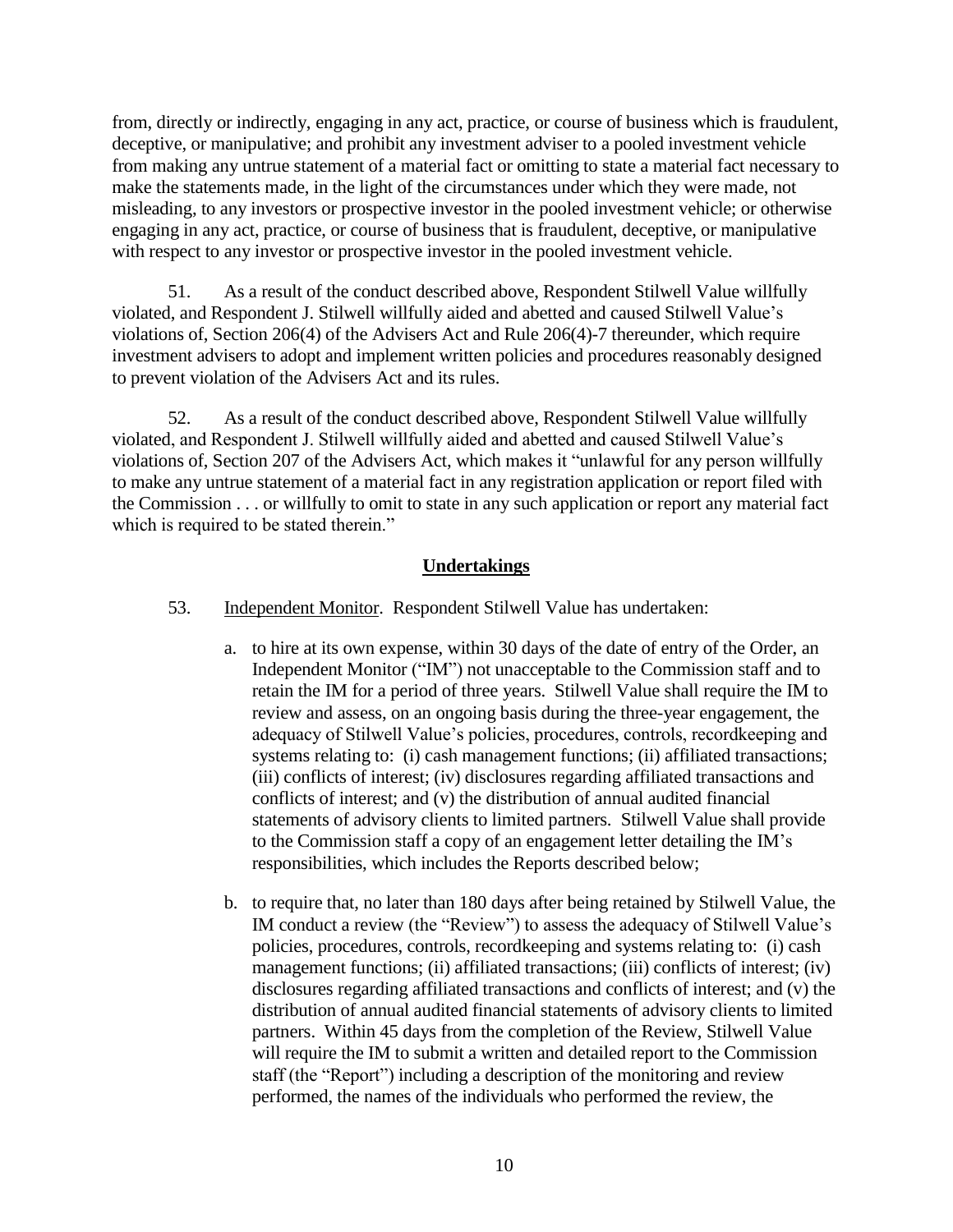conclusions reached, and the IM's recommendations for changes or improvements (the "Recommendations");

- c. to further require that, every twelve months after the date of the Review through the end of the three-year engagement, the IM submit to the Commission staff a Report describing its review and the adequacy of Stilwell Value's policies, procedures, controls, recordkeeping and systems relating to: (i) cash management functions; (ii) affiliated transactions; (iii) conflicts of interest; (iv) disclosures regarding affiliated transactions and conflicts of interest; and (v) the distribution of annual audited financial statements of advisory clients to limited partners. The Report shall be provided to the Commission staff no later than 45 days following the end of each twelve month review period, and shall include a description of the monitoring and review performed, the names of the individuals who performed the review, the conclusions reached, and the IM's Recommendations;
- d. to require that the IM report to the Commission staff any potential irregularities at Stilwell Value or misconduct by the Respondents that the IM becomes aware of during the course of the engagement;
- e. to adopt all Recommendations of the IM within 60 days of the Report; provided, however, that within 45 days of the Report, Stilwell Value shall in writing advise the IM and the Commission staff of any Recommendations that it considers to be unnecessary, inappropriate or unduly burdensome. With respect to any Recommendation that Stilwell Value considers to be unnecessary, inappropriate or unduly burdensome, Stilwell Value need not adopt that Recommendation at that time but shall propose in writing an alternative policy, procedure or system designed to achieve the same objective or purpose. As to any Recommendation on which Stilwell Value and the IM do not agree, such parties shall attempt in good faith to reach an agreement within 30 days after Stilwell Value serves the advice described above. In the event that Stilwell Value and the IM are unable to agree on an alternative proposal, Stilwell Value will abide by the determinations of the IM;
- f. to certify in writing to the IM and the Commission staff, within 90 days of Stilwell Value's adoption of all of the Recommendations as determined pursuant to the procedures set forth herein, that it has adopted and implemented all of the Recommendations. Unless otherwise directed by the Commission staff, all Reports, certifications and other documents required to be provided to the Commission staff shall be sent to Valerie A. Szczepanik, Assistant Director, Asset Management Unit, New York Regional Office, Securities and Exchange Commission, Brookfield Place, 200 Vesey Street, Suite 400, New York, NY 10281-1022, or such other person or address as the Commission staff may provide;
- g. to cooperate fully with and to provide the IM with access to any of its files, books, records and personnel reasonably requested for review, including those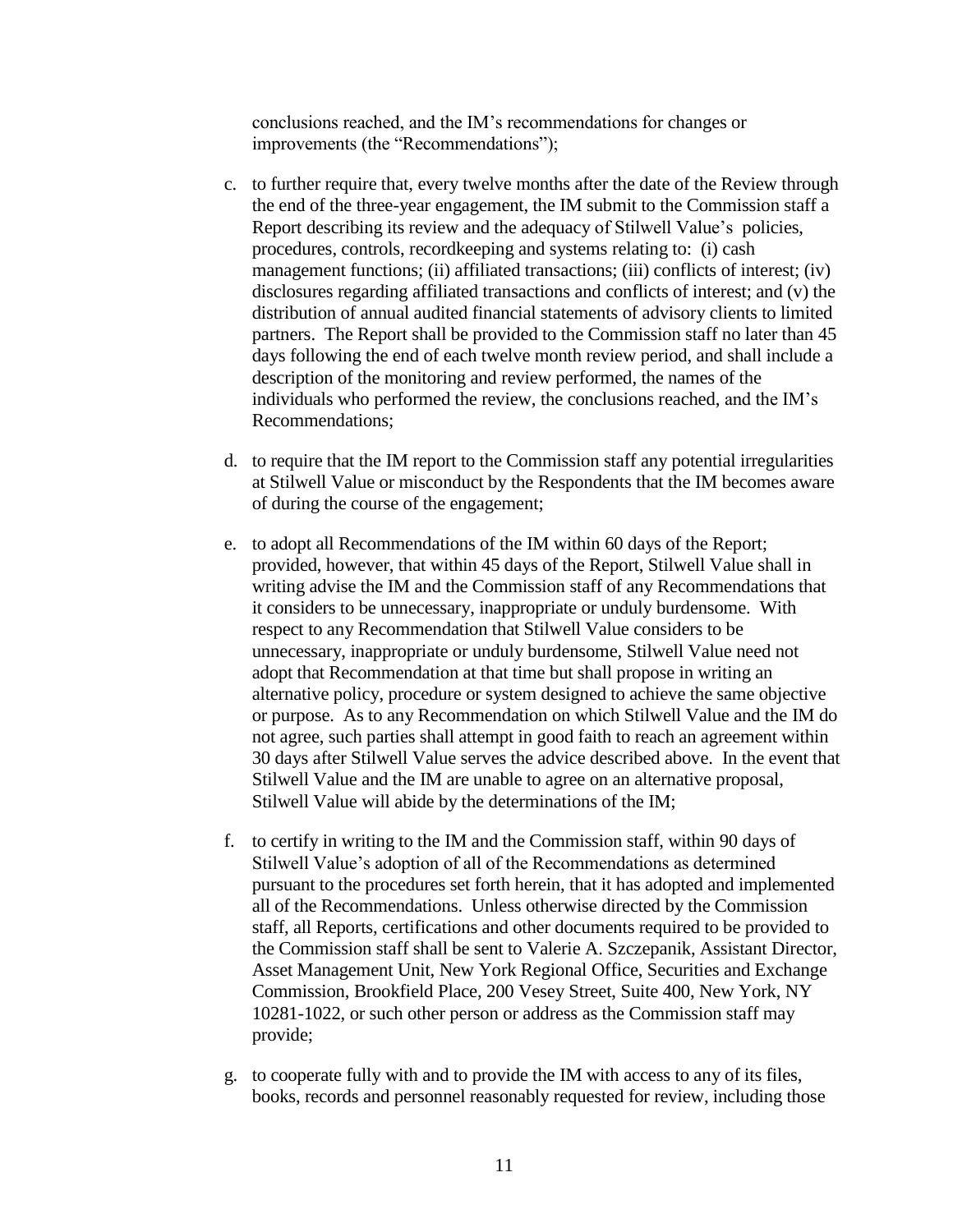of third-party accounting and/or auditing firms retained by Stilwell Value on behalf of the Stilwell Funds; provided, however, that Stilwell Value need not provide access to materials as to which it may assert a valid claim of attorneyclient privilege. Stilwell Value shall not be in, and shall not have any attorneyclient relationship with the IM and shall not seek to invoke the attorney-client privilege or any other doctrine or privilege to prevent the IM from transmitting any information, reports or documents to the Commission staff. The IM shall maintain the confidentiality of any materials and information provided by Stilwell Value, except to the extent such materials or information are included in the Reports;

- h. to ensure the independence of the IM, such that Stilwell Value: (i) shall not have the authority to terminate the IM or substitute another independent consultant for the IM, without the prior written approval of the Commission staff; and (ii) shall compensate the IM and persons engaged to assist the IM for services rendered pursuant to this Order at their reasonable and customary rates; and
- i. to require the IM to enter into an agreement that provides that for the period of engagement and for a period of two years from completion of the engagement, the IM shall not enter into any employment, consultant, attorney-client, auditing or other professional relationship with Stilwell Value, or any of its present or former affiliates, directors, officers, employees, or agents acting in their capacity. The agreement will also provide that the IM will require that any firm with which he/she is affiliated or of which he/she is a member, and any person engaged to assist the IM in performance of his/her duties under this Order shall not, without prior written consent of the Commission staff, enter into any employment, consultant, attorney-client, auditing or other professional relationship with Stilwell Value, or any of its present or former affiliates, directors, officers, employees, or agents acting in their capacity as such for the period of the engagement and for a period of two years after the engagement.

54. Payments to Investors and Distribution. Respondent Stilwell Value has undertaken to distribute a total payment in the amount of \$239,157 (the "Distribution") in satisfaction of this proceeding and in accordance with Section IV.D below, which represents a proportionate amount of the total management fees paid by the lender Funds to Respondent Stilwell Value, prorated to reflect the percentage of each loan in the respective lender Fund's portfolio and the length of time in which each loan was outstanding plus reasonable interest thereon. Respondent Stilwell Value shall be responsible for administering the payment of the Distribution to the affected Fund investors. Respondent Stilwell Value shall:

> a. deposit the amount of the Distribution into a segregated account such as a separate bank account (the "Distribution Account") within 60 days of the entry of the Order and provide the Commission staff with evidence of such deposit in a form acceptable to the Commission staff;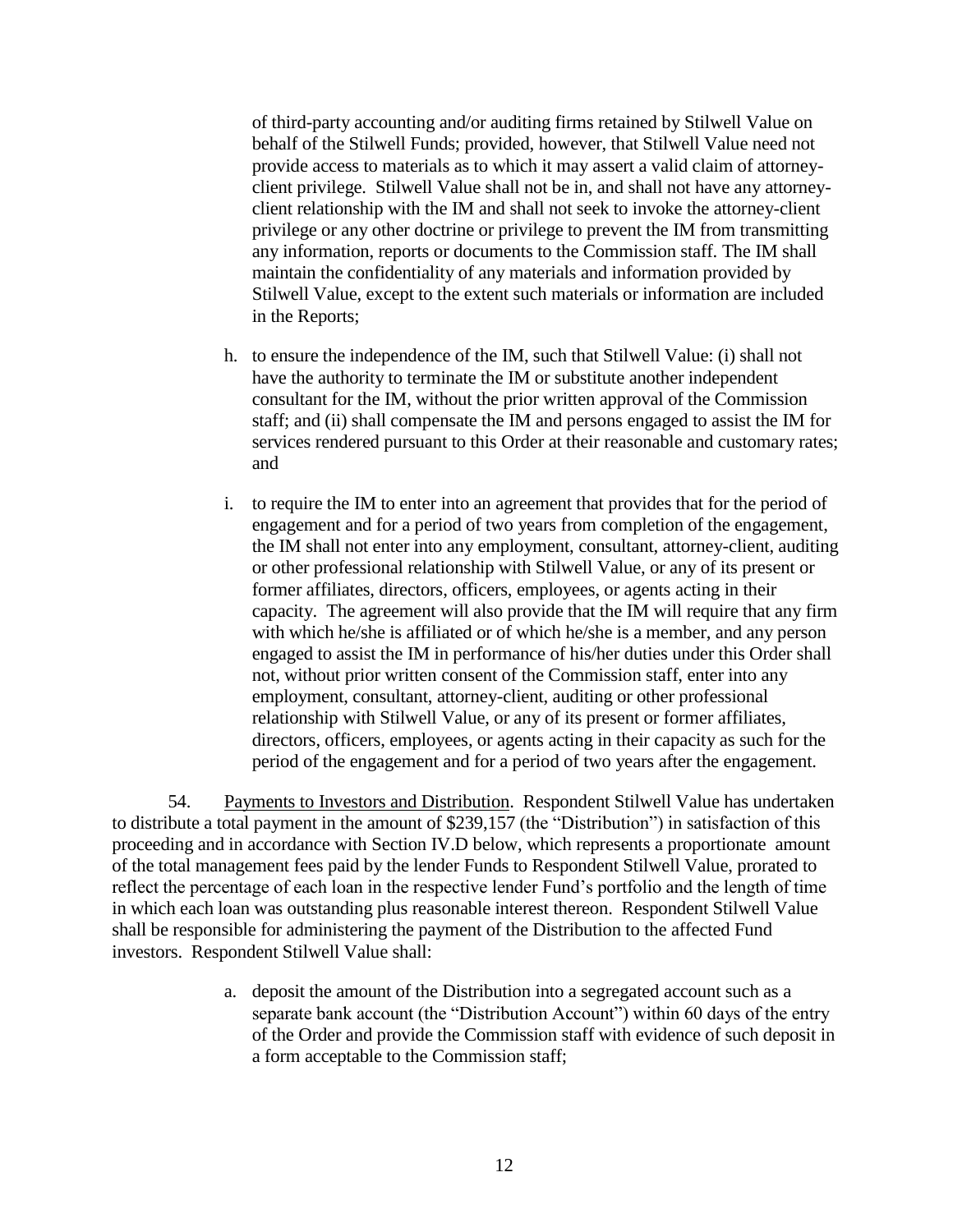- b. submit to the Commission staff for its approval, within 90 days of the date of entry of the Order, a disbursement calculation (the "Calculation") that identifies (1) each Fund investor that will receive a portion of the Distribution;<sup>2</sup> (2) the exact amount of that payment as to each Fund investor; and (3) the methodology used to determine the exact amount of that payment as to each Fund investor;
- c. complete payment to all affected Fund investors within 60 days of the staff's approval of the Calculation;
- d. if Respondent Stilwell Value does not distribute any portion of the Distribution Account, or any portion of the Distribution Account is returned for any reason, including an inability to locate an affected Fund investor or for any reason beyond Respondent's control, Respondent shall transfer any such undistributed funds to the Commission for transmittal to the United States Treasury after the final accounting provided for in this paragraph 54 is approved by the Commission. Commission staff will provide payment instructions upon request;
- e. Respondent Stilwell Value agrees to be responsible for all tax compliance responsibilities associated with the Distribution and shall retain any professional services necessary. The costs and expenses of any such professional services shall be borne by Respondent Stilwell Value, and the payment of taxes applicable to the Distribution Account, if any, shall not be paid out of Distribution funds;
- f. within 90 days after Respondent Stilwell Value has completed payment of the Distribution, Respondent Stilwell Value shall submit to the Commission staff a final accounting, in a form acceptable to the Commission, and certification of the disposition of the Distribution. The final accounting and certification shall include but not be limited to: (1) the amount paid to each payee; (2) the date of each payment; (3) the check number or other identifier of money transferred or proof of payment made; (4) the date and amount of any returned payment; and (5) a description of any effort to locate a prospective payee whose payment was returned, or to whom payment was not made due to factors beyond Respondent's control. Any and all supporting documentation for the accounting and certification shall be provided to the Commission staff upon request. Respondent Stilwell Value shall cooperate with reasonable requests for information in connection with the accounting and certification; and
- g. after Respondent Stilwell Value has submitted the final accounting to the Commission staff, the staff shall submit the final accounting to the Commission

 $\frac{1}{2}$ For the purposes of this Order and the Calculation, affected Fund investors shall not include Respondents Stilwell Value and Joseph Stilwell.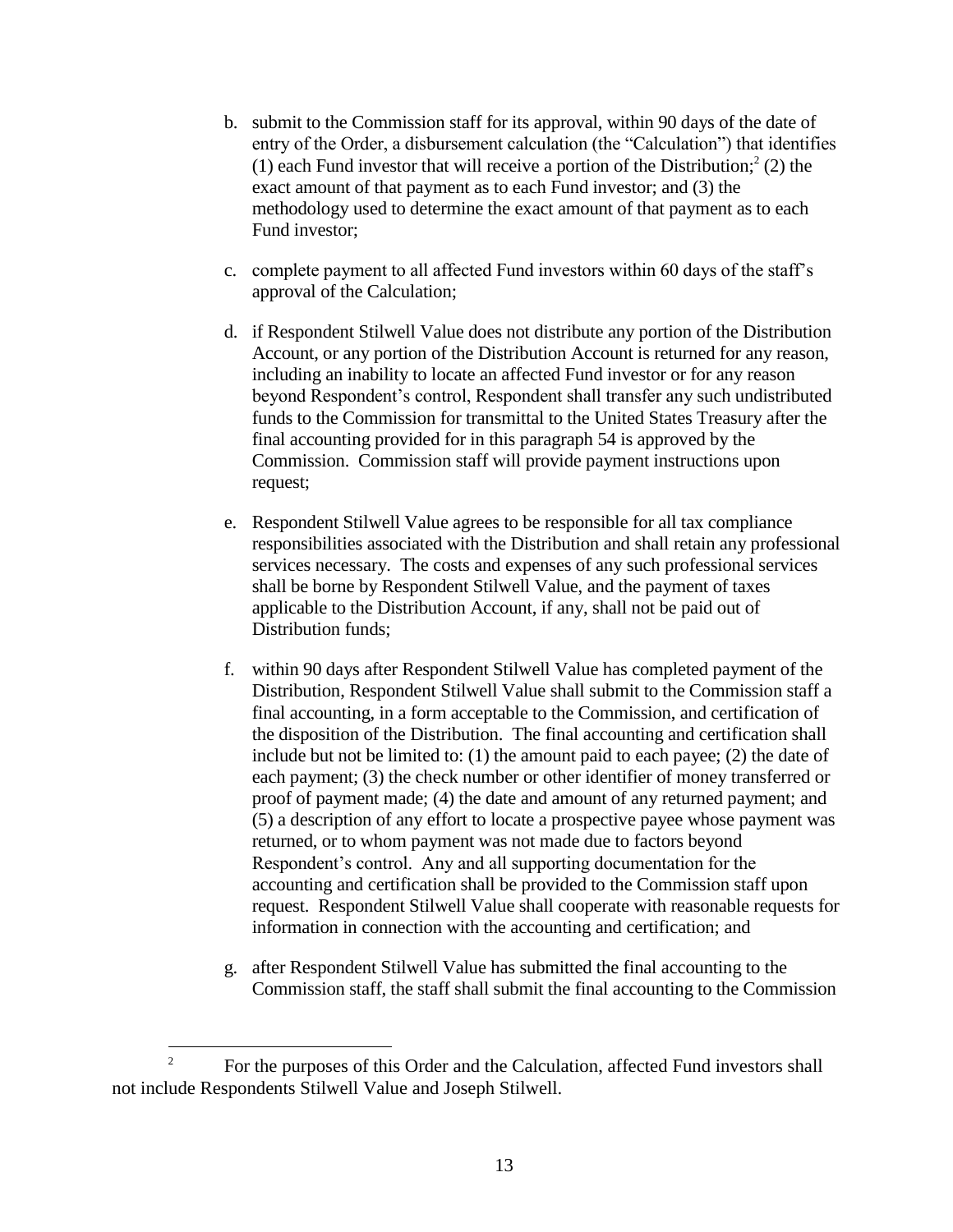for approval, and shall request Commission approval to send any remaining amount to the United States Treasury.

55. Recordkeeping. Stilwell Value has undertaken to preserve for a period of not less than six (6) years from the end of the fiscal year last used any record of Stilwell Value's compliance with the undertakings set forth in this Order.

56. Notice to Advisory Clients and Fund Investors. Stilwell Value has undertaken to provide notice of these proceedings to its clients, fund investors and prospective clients or fund investors as follows:

- a. Within thirty (30) days of the date of entry of this Order, Stilwell Value undertakes to revise the Form ADV to disclose the existence of this Order in accordance with such form and its instructions;
- b. Within thirty (30) days of the date of entry of this Order, Stilwell Value undertakes to provide a copy of the Order to each of Stilwell Value's existing advisory clients and investors in private funds managed by Stilwell Value as of the date of entry of this Order via mail, email, or such other method as may be acceptable to the Commission staff, together with a cover letter in a form not unacceptable to the Commission staff; and
- c. Stilwell Value further undertakes, for a period of one year from the date of entry of this Order, to the extent that Respondent Stilwell Value is required to deliver a brochure to a client, fund investor and/or prospective client or fund investor pursuant to Rule 204-3 of the Advisers Act, to provide a copy of this Order to such client and/or prospective client at the same time that Stilwell Value delivers the brochure.

57. Certification of Compliance by Stilwell Value. Respondent Stilwell Value shall certify, in writing, compliance with the undertakings set forth above. The certification shall identify the undertakings, provide written evidence of compliance in the form of a narrative, and be supported by exhibits sufficient to demonstrate compliance. The Commission staff may make reasonable requests for further evidence of compliance, and Respondent Stilwell Value agrees to provide such evidence. The certification and supporting material shall be submitted to Valerie A. Szczepanik, Assistant Director, Asset Management Unit, New York Regional Office, Securities and Exchange Commission, Brookfield Place, 200 Vesey Street, Suite 400, New York, NY 10281-1022, or such other person or address as the Commission staff may provide, with a copy to the Office of Chief Counsel of the Enforcement Division, no later than sixty (60) days from the date of the completion of the undertakings.

58. Affidavit of Compliance by J. Stilwell. Respondent J. Stilwell has undertaken to provide to the Commission staff, within thirty (30) days after the end of the twelve-month suspension period described below, an affidavit that he has complied fully with the sanctions described in Section IV below. The Commission staff may make reasonable requests for further evidence of compliance, and Respondent J. Stilwell agrees to provide such evidence. The affidavit shall be submitted to Valerie A. Szczepanik, Assistant Director, Asset Management Unit, New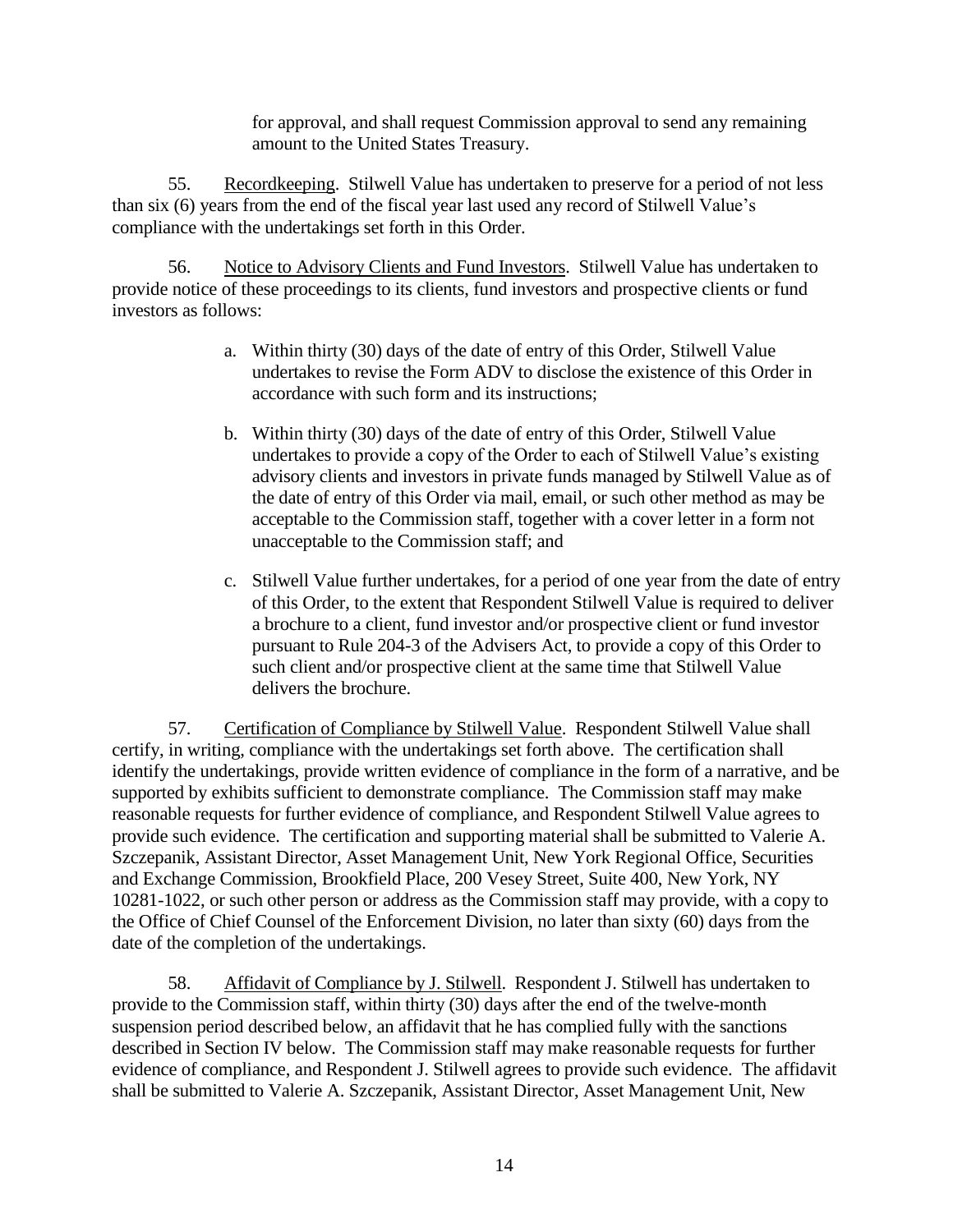York Regional Office, Securities and Exchange Commission, Brookfield Place, 200 Vesey Street, Suite 400, New York, NY 10281-1022, or such other person or address as the Commission staff may provide, with a copy to the Office of Chief Counsel of the Enforcement Division.

59. Deadlines. Deadlines for dates shall be counted in calendar days, except that if the last day falls on a weekend or a federal holiday, the next business day shall be considered the last day. The Commission staff may extend any of the procedural dates for good cause shown.

# **IV.**

In view of the foregoing, the Commission deems it appropriate and in the public interest to impose the sanctions agreed to in Respondent J. Stilwell's and Stilwell Value's Offers.

Accordingly, pursuant to Sections 203(e), 203(f) and 203(k) of the Advisers Act, and Section 9(b) of the Investment Company Act, it is hereby ORDERED that:

A. Respondents J. Stilwell and Stilwell Value cease and desist from committing or causing any violations and any future violations of Sections 206(2), 206(4) and 207 of the Advisers Act and Rules 206(4)-7 and 206(4)-8 promulgated thereunder.

- B. Respondent Stilwell Value is censured.
- C. Respondent J. Stilwell be, and hereby is:

suspended from association with any broker, dealer, investment adviser, municipal securities dealer, municipal advisor, transfer agent, or nationally recognized statistical rating organization; and

prohibited from serving or acting as an employee, officer, director, member of an advisory board, investment adviser or depositor of, or principal underwriter for, a registered investment company or affiliated person of such investment adviser, depositor, or principal underwriter,

for a period of twelve (12) months, effective on the second Monday following the date of entry of this Order.

D. Respondents shall, within 90 days of the date of entry of this Order, pay disgorgement, which represents management fees as described in paragraph 54 above of \$193,356 and prejudgment interest of \$45,801, by depositing the funds into a separate account to be used for the Distribution in accordance with paragraph 54. If timely payment is not made, additional interest shall accrue pursuant to SEC Rule of Practice 600.

E. Respondent Stilwell Value shall, within 30 days of the entry of this Order, pay a civil money penalty in the amount of \$250,000 to the Securities and Exchange Commission for transfer to the general fund of the United States Treasury in accordance with Exchange Act Section 21F(g)(3). If timely payment is not made, additional interest shall accrue pursuant to 31 U.S.C. 3717.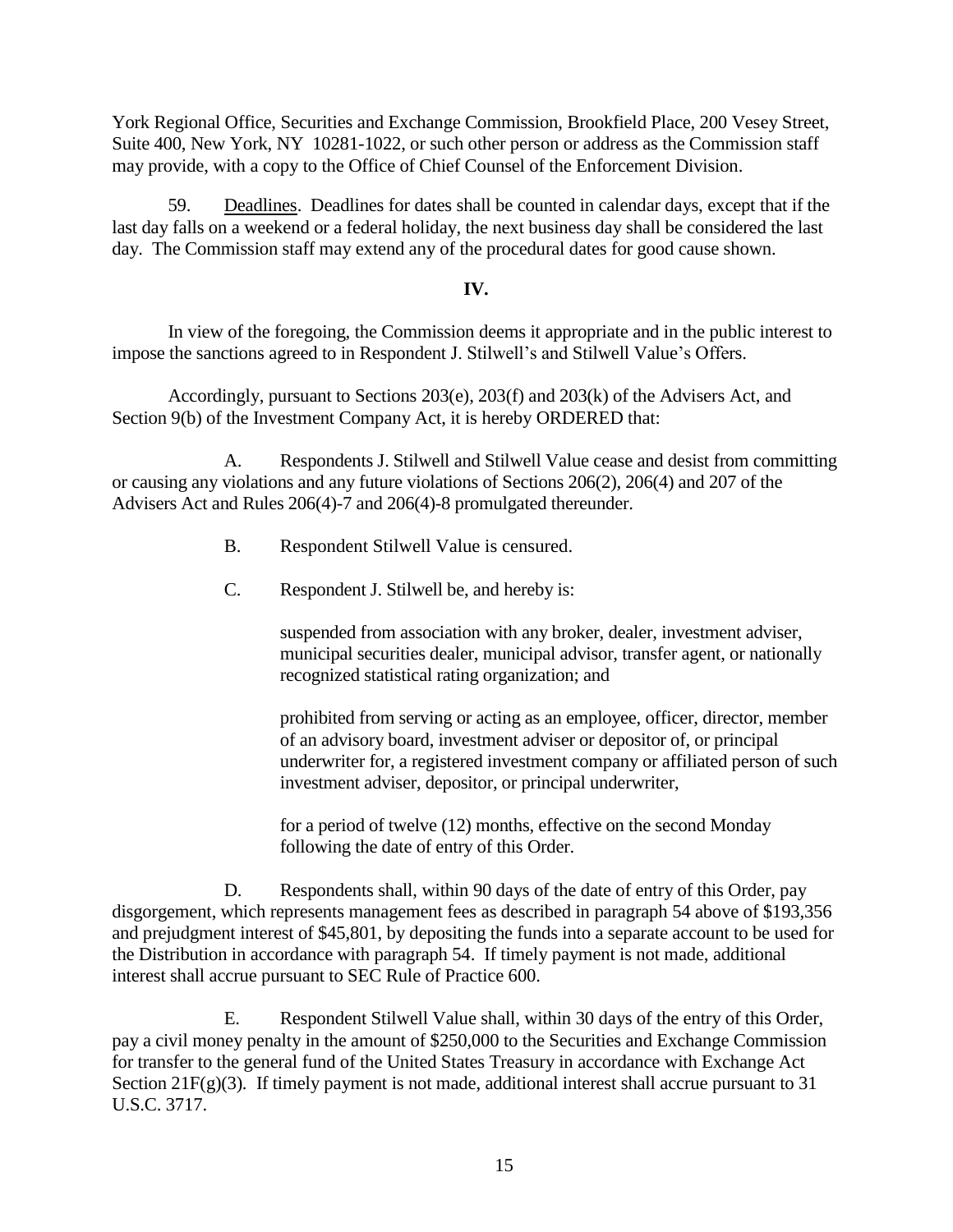F. Respondent J. Stilwell shall, within 30 days of the entry of this Order, pay a civil money penalty in the amount of \$100,000 to the Securities and Exchange Commission for transfer to the general fund of the United States Treasury in accordance with Exchange Act Section  $21F(g)(3)$ . If timely payment is not made, additional interest shall accrue pursuant to 31 U.S.C. 3717.

G. Payments of civil money penalties under this Order must be made in one of the following ways:

- (1) Respondents may transmit payment electronically to the Commission, which will provide detailed ACH transfer/Fedwire instructions upon request;
- (2) Respondents may make direct payment from a bank account via Pay.gov through the SEC website at http://www.sec.gov/about/offices/ofm.htm; or
- (3) Respondents may pay by certified check, bank cashier's check, or United States postal money order, made payable to the Securities and Exchange Commission and hand-delivered or mailed to:

Enterprise Services Center Accounts Receivable Branch HQ Bldg., Room 181, AMZ-341 6500 South MacArthur Boulevard Oklahoma City, OK 73169

Payments by check or money order must be accompanied by a cover letter identifying Stilwell Value and/or J. Stilwell as a Respondent in these proceedings, and the file number of these proceedings; a copy of the cover letter and check or money order must be sent to Valerie A. Szczepanik, Assistant Director, Asset Management Unit, New York Regional Office, Securities and Exchange Commission, Brookfield Place, 200 Vesey Street, Suite 400, New York, NY 10281-1022, and to Timothy Casey, Assistant Director, Legal Operations, New York Regional Office, Securities and Exchange Commission, Brookfield Place, 200 Vesey Street, Suite 400, New York, NY 10281-1022, or such other person or address as the Commission staff may provide.

H. Respondent Stilwell Value shall comply with the undertakings enumerated in Section III, paragraphs 53 through 57 above.

I. Respondent J. Stilwell shall comply with the undertakings enumerated in Section III, paragraph 58 above.

**V.**